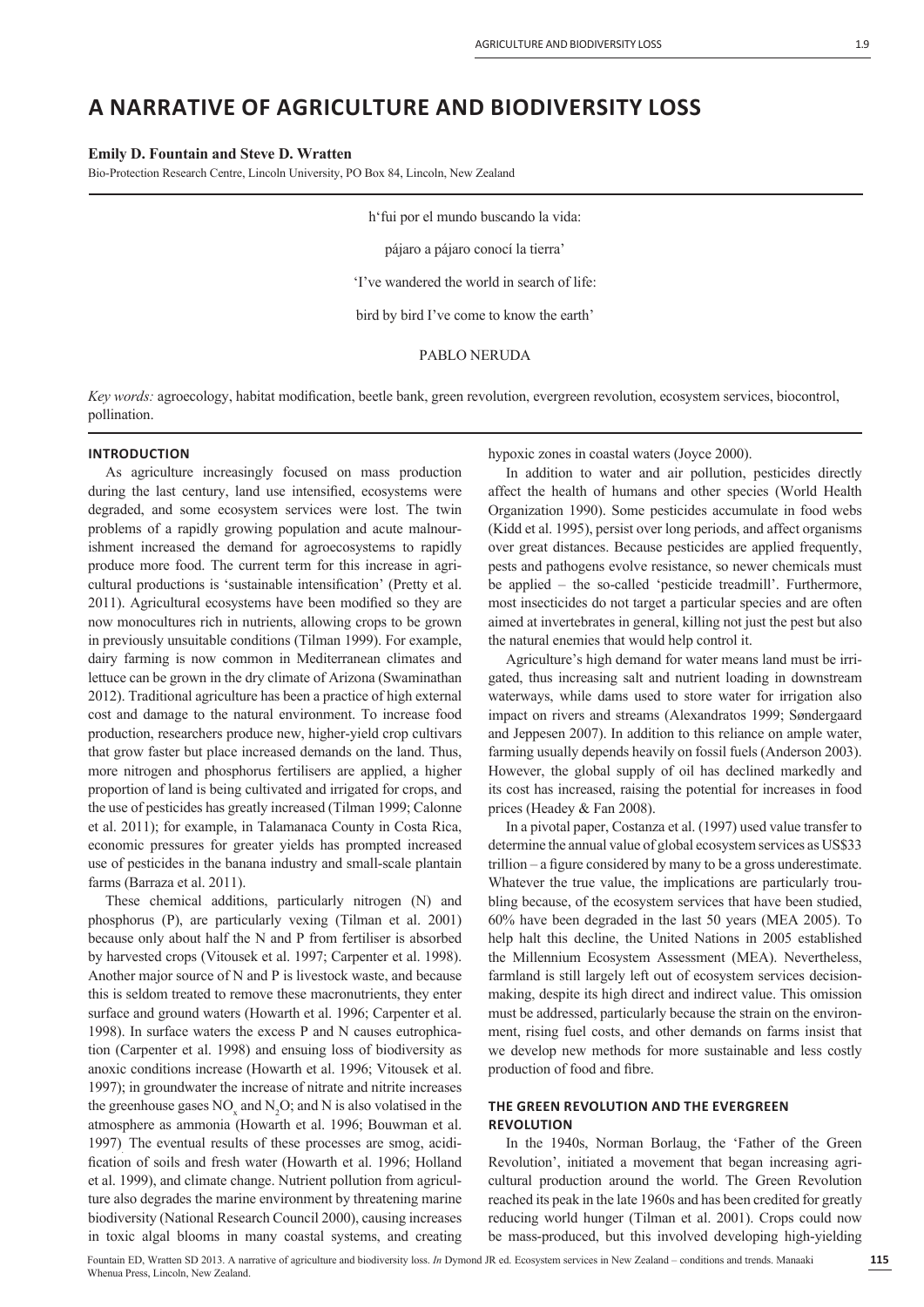cereals, expanding irrigation, and creating hybridised seeds, synthetic fertilisers, and pesticides, and this improved form of agriculture marked a change from farming for subsistence to farming for commercial gain.

Although the Green Revolution increased food supplies, it has been severely criticised for its effects on food security and its impacts on the environment and health. More food does not mean better access to food, and critics of the Green Revolution argue it does not take into account natural events such as famines, nor socio-economic or political situations in developing countries. The Green Revolution's negative impacts on the environment are largely undisputed and include pollution by pesticides and fertilisers, and loss of agricultural biodiversity as a result of monocropping. Although evidence on the longterm health impacts of pesticide consumption by humans is conflicting, poisoning caused by improper safety equipment and techniques while applying pesticides is well documented. For example, India's Punjab region has been highly affected by the increased use of water and pesticides: groundwater in the Punjab cotton region is contaminated with low levels of most pesticides applied, with two pesticides, carbofuran and monocrotophos, reaching near maximum contamination levels (Tariq et al. 2004). Additionally, the water table in the Punjab has been decreasing by 1 metre per year, and 90 of 138 blocks in the state have declared extreme water shortage (Singh 2004). All these criticisms of the Green Revolution address one main point: current techniques are unsustainable.

In response to the shortcomings of the Green Revolution, Indian Prime Minister Manmohan Singh initiated a new approach called the Evergreen Revolution (Swaminathan 2000; Wratten et al. 2013). The problem was particularly urgent in India, where malnourishment is rife (International Food Policy Research Institute's 2011 World Hunger Index) and the Punjab represents one of the more famous cases of negative health impacts from pesticides (Ejaz et al. 2004). With support from United States President Barack Obama, the two countries agreed to develop, test, and extend food security, and to form the Partnership for an Evergreen Revolution (Office of the Press Secretary 2010). This partnership means Indian and American researchers and scientists will cooperate to investigate and improve technologies to extend food security in India, Africa and around the world (USAID 2010).

## **WHAT TO DO?**

Costanza et al. (1997) estimated the ecosystem services of world cropland to be US\$92 ha<sup>-1</sup> year<sup>-1</sup>. This was in stark contrast to the services of other ecosystems, which in other terrestrial ecosystems ranged from US\$232 ha<sup>-1</sup> year<sup>-1</sup> for grass/rangelands to US\$19,580 ha<sup>-1</sup> year<sup>-1</sup> for swamps/floodplains. However, Costanza et al. recognised this as a severe underestimate due to the lack of data. While 17 ecosystem services were recognised for agricultural systems, only three were estimated: pollination, biological control, and food production.

These earlier low estimates of farmland ecosystem services failed to acknowledge that food provision is an ecosystem service, and they also ignored pertinent ecosystem services like pollination, pest and disease biocontrol, soil formation and maintenance, carbon capture, and human well-being (Costanza et al. 1997). In contrast, Losey and Vaughan (2006) estimated the economic value of four ecosystem services from insects – dung burial, pest control, pollination, and wildlife nutrition – in the United States alone as US\$57 billion, and this was probably an underestimate.

The difference between the estimates of Costanza et al. (1997) and Losey and Vaughan (2006) confirms that the ecosystem services value of agriculture has been greatly underestimated. Sandhu et al. (2008) estimated the economic value of earthworms in soil formation and found that 1 tonne of earthworms can form 1000 kg of soil per hectare per year and the purchase value of 1 tonne of topsoil in New Zealand is US\$23.60.

## **AGROECOLOGY**

In a report to the United Nations Human Rights Council in 2011, Special Rapporteur Olivier de Schutter identified agroecology as the key to ensuring the human right to food in a sustainable manner (de Schutter 2011). Agroecology combines agronomy and ecology to create sustainable agricultural ecosystems, achieving this by reinstating and enhancing natural processes like recycling nutrients and energy, by integrating crops and livestock, and by diversifying species (see Box 1). Internationally, agroecology is garnering increasing support, with the United Nations Food and Agriculture Organization (FAO) (www.fao.org), United Nations Environment Programme (UNEP) (IPBES 2010) and Bioversity International  $(2012)$  now promoting its benefits.

A large-scale study, commissioned by the Foresight Global Food and Farming Futures project of the UK Government (Pretty et al. 2011), reviewed 40 projects in Africa that employed agroecology in the 2000s. The projects included crop improvement, integrated pest management, soil conservation, and agro-forestry. By 2010, average crop yields had doubled and 10.39 million farmers had documented improvements in farming and food yields (Pretty et al. 2011). The ability of agroecology to improve the sustainability and lessen the environmental impact of agricultural systems has also been implemented outside Africa; for example, conservation biocontrol of pests in Australasian vines employs buckwheat (*Fagopyrum esculentum*) sown between rows of vines (Sandhu et al. 2010).

## **OTHER BENEFITS OF AGROECOLOGY**

Well-being from agriculture and agro-ecotourism has become an important aim of countryside initiatives in the United Kingdom, and similar programmes are just beginning in New Zealand (see Box 2). These initiatives are showing that the ecosystem services value of agriculture is far greater than previously recognised, with 'green' areas providing physical and mental benefits and projects such as 'care farming' providing 'green' outlets for the public (Pretty et al. 2007).

The Department for Environment, Food and Rural Affairs (DEFRA) in the United Kingdom is responsible for many countryside initiatives to promote well-being in agricultural areas. One of these, 'Make Space for Nature', is based on a review of England's wildlife sites by Professor Sir John Lawton, who investigated the connections that would be needed between the sites to achieve a healthy natural environment (Lawton et al. 2010). He found many sites to be too small and isolated, and this could cause key wildlife species to decline. To combat this, the Make Space for Nature programme aims to protect and manage designated and non-designated wildlife sites, and to establish new 'ecological restoration zones'. Farmlands are important for achieving these aims, with the Higher Level Stewardship (HLS) scheme considered one of the most important factors in managing England's ecological network. The HLS is in turn part of the Environmental Stewardship agri-environment scheme, which subsidises farms to conserve wildlife, enhance the landscape, promote public access, and protect natural resources. The HLS has delivered many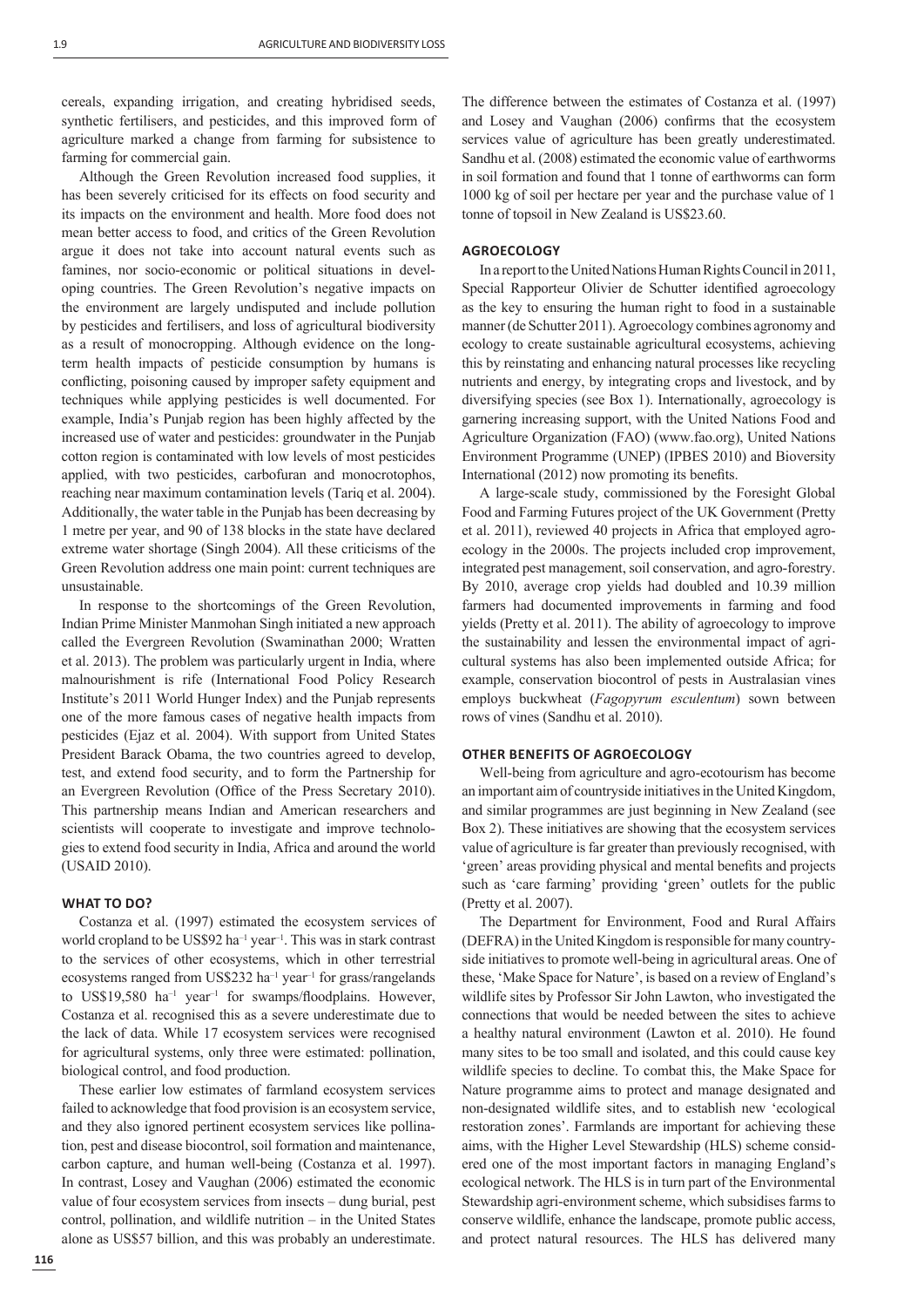#### **BOX 1** Modifying habitats for pollinators

Agroecological methods such as conservation biological control (CBC) can increase the ecosystem services value of agriculture while reducing negative impacts from the use of pesticides, fertilisers, and fuel (Jonsson et al. 2008). CBC enhances the effectiveness of natural enemies by modifying habitat, an approach easily remembered by the acronym SNAP: shelter, nectar, alternative prey, and pollen. During the last decade, research in this area has yielded many beneficial results. Innovative research using CBC is continually being conducted in Australasia and elsewhere.



The provision of flowering plants to enhance natural enemy fitness is a key aspect of CBC. In a review of current habitat management strategies, Fiedler et al. (2008) found that this management relied heavily on four plant species, with plants native to the area and perennial plants largely underrepresented. Two case studies were researched in depth: habitat management in southern Michigan, USA, and native plants in New Zealand vineyards. In southern Michigan in 2003, studies on habitat management aimed to help control pests by enhancing natural enemy effectiveness (Fiedler and Landis 2007). These studies investigated plant species that grew in declining prairie and oak savannah; if these species enhanced natural enemies, the initiative would provide not only an economic gain for farmers but also a conservation gain for savannah restoration. The case study revealed that a modest number of native plants can attract just as many natural enemies as non-natives. However, enhanced pest control is not achieved just by increasing opportunities to feed from flowers; success must be measured against a hierarchy that includes the use of floral resource by adult parasitoids or agents, how compatible the agent is with the use of some pesticides, improved fitness of individual agents and whether this improved fitness applies to males and females, a decrease in pest populations, and ultimately whether the CBC improves the farmer's profits (Wratten et al. 2003).

Vineyards are typically monocultures with a low provision of ecosystem services; however, in New Zealand a government-funded initiative is aiming to combat this problem. A key example of habitat modification in the vineyard ecosystem is a study in which buckwheat, phacelia, and alyssum were planted to provide nectar resources for key parasitoid wasps, which subsequently increased sufficiently to reduce the number of pests below the economic threshold (Berndt and Wratten 2005). In addition to pest control, other ecosystem services were enhanced; for example, New Zealand endemic plants were used as mulch to disrupt the life cycle of grey mould or to suppress weeds.

While habitat modification is pertinent for CBC, it also plays a key role in other ecosystem services such as attracting pollinators and enhancing their fitness (Wratten et al. 2012). This is important because a reduction in pollinators can have drastic, negative impacts on biodiversity and crop production (Kevan and Phillips 2001). The rapid decline of managed honey bee populations from colony collapse disorder has focused attention on this problem, and has also drawn attention to the loss of other, wild bees from their historical range. Habitat modification may offer a partial remedy, and also has conservation benefits. For example, the butterfly Lycaena salustrius has co-evolved with the plants Veronica 'Youngii' and Fagopyrum esculentum, and field and laboratory trials showed that individuals of L. salustrius feeding on these plants have greater

fitness than those feeding on other exotic plant species (Gillespie and Wratten 2013). Therefore, planting these floral resources in vineyards and farmlands may increase the population of butterflies (Gillespie 2010). thereby helping butterfly conservation. Other potential benefits from habitat modification for pollination in agricultural systems include an increase in farmland ecosystem services such as soil quality, pest reduction, and aesthetic enhancement (Wratten et al. 2012).

## **BOX 2** Māori kaupapa values from agriculture

The Māori cultural belief system has links with the physical, natural and spiritual realms and includes natural resources such as food. The link with food includes concepts such as kaitiakitanga (guardianship or trusteeship, referring specifically to a way of managing the environment), mahinga kai (ability to access the resource for food gathering or a place where food is gathered), and tikanga (custom, method, plan, or practice). For Māori, traditional agriculture was used not only for sustenance but also for trade and as a sign of prestige (Roberts et al. 2004).

Since the 1980s Māori horticulture has begun to move into the commercial sector, particularly in the kiwifruit, apple and wine industries. This adaptation to commercial production has seen some of the more traditional practices abandoned for greater economic gains. However, with the wider use of organic farming many Māori are aligning themselves with organic practices, which are more consistent with their beliefs and values (Roskruge 2007).

Recently, new agroecology initiatives such as Greening Waipara have included species traditionally valued by Māori (taonga) to introduce traditional belief systems into agriculture. For example, the Pegasus Bay biodiversity trail in Waipara incorporates a pond and stream with short-finned eels. Anguilla australis, which have been an important traditional food source for Māori. The start of this trail has a pou (totem pole) which depicts the owner's whakapapa (family history; in this case, Ngāi Tahu).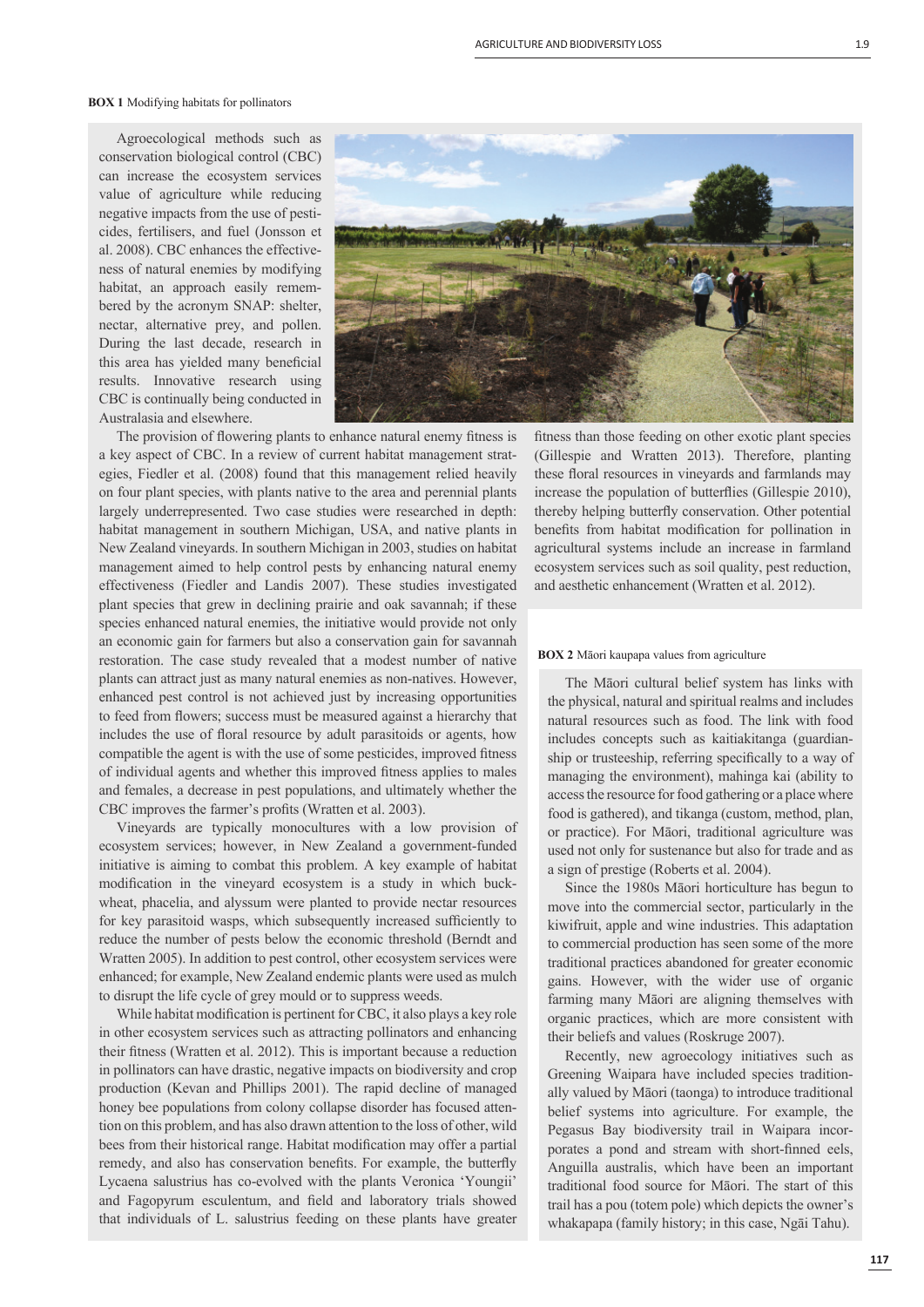benefits, including increases in populations of farm birds and the area of priority habitats such as hay meadows. On the other hand, while agri-environment schemes in five European countries benefited common species, they rarely benefited uncommon species (Kleijn et al. 2006), suggesting that while these schemes can be modified fairly easily to suit common species, endangered species may require more intensive measures.

The wide range of human health benefits from green areas has been well researched in England. A study conducted on the mental health benefits of countryside walks has shown that walking in a green environment is more beneficial to mood and self-esteem than general social club activities or activities in nongreen areas (Barton et al. 2012). Additionally, 'green exercise' – walking in nature – improves physical health while reducing stress and lifting mood (Barton et al. 2009), and the catch phrase 'a dose of nature' has been introduced to encourage 'green exercise' for improved physical and mental health (Pretty et al. 2005; Barton and Pretty 2010).

'Care farming' refers to the use of normal farming activities on commercial farms and in agricultural landscapes to promote physical and mental health and social and/or educational benefits (Hine et al. 2008). The scope of care farms ranges from providing ample opportunities for interaction between the public and farms funded by charitable organisations and therapeutic communities, to activities like green exercise and educating communities about ecology.

## **CONCLUDING REMARKS**

By promoting the views of a wide range of experts, the Royal Society of New Zealand (RSNZ) aims to inform policymakers and bring information to public attention. It offers a wide range of reports on ecosystem services policy and implementing ecosystem services in agriculture, and one of these reports addresses the rising concern about changes in land use (RSNZ 2011). This report focuses mainly on rural and urban spaces and recommends national land use planning as a way to help resolve land resource conflicts, suggesting that policies and guidelines should be integrated so they can be implemented at both a regional and district level. Furthermore, working directly with landowners and land users can help create desired outcomes for food production, biosecurity, biodiversity, climate change, water management, economic development, and recreational access.

In August 2011, the RSNZ hosted a workshop entitled 'Ecosystem services in policy'. This aimed to discuss how an ecosystem services approach can help policymakers address issues in policy development, monitoring, and regulation. Participants from a range of disciplines presented talks, and researchers and policymakers were able to build ongoing dialogue and share practical examples of how they fostered ecosystem services. Initiatives like these workshops are imperative if ecosystem services are to be fully utilised. However, while workshops involving researchers and policymakers are important, they still fail to include growers, and until growers are included in partnerships, they are unlikely to acknowledge and act on the true value of ecosystem services (Cullen et al. 2008).

Thus, if farmers are to enhance the provision of an ecosystem service, or at least make best use of it, they must understand it, recognise its benefits, and know how to manage it in practice. A crucial step in achieving this is effective communication with farmers so they learn about the values of ecosystem services. In this respect, and in understanding the new concepts presented in agroecology in general, social learning networks are vital

### **BOX 3** Beetle banks

Beetle banks are strips of farmland set aside to provide a habitat for wild animals in the hope that some will keep down the numbers of crop pests. The strips can border agricultural land or run through the middle of large fields, and are typically planted with a variety of plant species, including grasses, flowers, and herbs.

Originally developed in the United Kingdom by the Game and Wildlife Trust in the 1990s, beetle banks provide habitat for predatory animals such as lacewings and blue tits. Although the primary function of a beetle bank is pest control, they are also habitats for other beneficial flora and fauna that may provide additional services such as pollinating crops. Bumble bees, butterflies and other nectar feeders may colonise the beetle bank and extend their foraging range to include the crop, while tall plants growing in beetle banks can catch airborne weed seeds that might otherwise drift onto farmland.

While being of considerable benefit to the farmer, beetle banks also provide a habitat for local native wildlife; in this respect they may be particularly important for species endangered through habitat loss, such as the grey partridge. They may also serve as wildlife corridors, allowing passage from one side of a farm to another.



(Warner 2007); for example, in California, social networks – a partnership with growers, a growers' organisation, and scientists – were all pivotal in a 75% reduction in organophosphate use by almond and pear growers (Warner 2006).

In Canterbury, New Zealand, Sandhu et al. (2007) evaluated the perceptions of arable farmers about ecosystem services. Both conventional and organic farmers understood the impacts of agriculture on the environment and had moderate to high knowledge of ecosystem services. Although both farmer types listed ecosystem services as important (mainly pollination, soil fertility, food production, soil erosion control, and, for conventional famers, hydrological flow), only organic farmers implemented most of the practices important for fostering ecosystem services; however, this was not necessarily because organic farmers were proactive but more probably an indirect result of their organic practices. In New Zealand there is currently no direct incentive for conventional farmers to encourage the provision of ecosystem services; in contrast, government institutions in the United Kingdom offer subsidies and rewards to farmers for maintaining and enhancing ecosystem services on their farmland (Green Food Project 2012).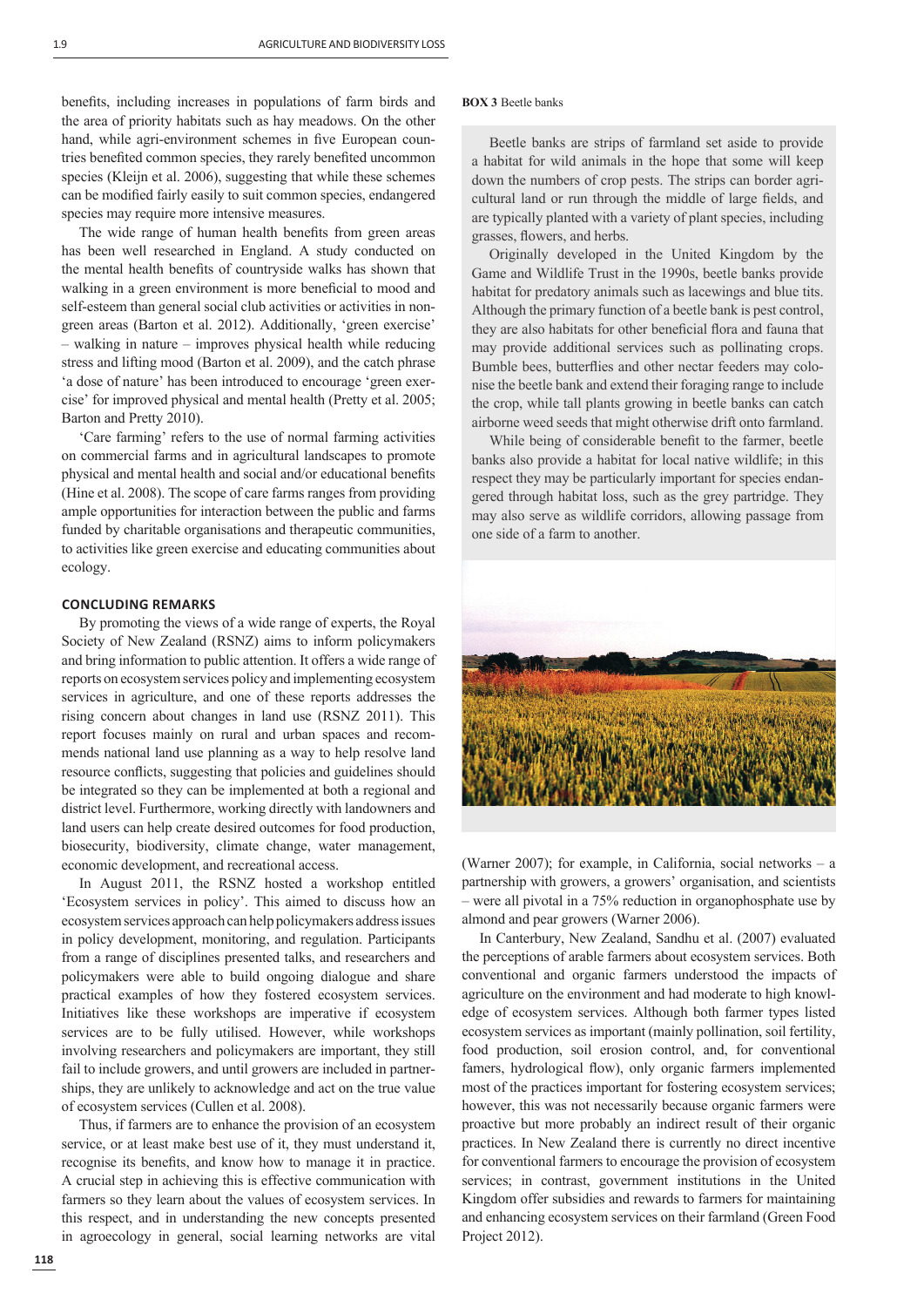Farmers depend on the production of crops and fibre for their livelihood, and if ecosystem services on their farmlands are to be fostered, clear protocols must be developed. A good example of these is the concept of a service-providing unit (SPU): a protocol that clearly indicates the characteristics of biodiversity required to deliver a given ecosystem service at the level needed by those who stand to benefit from the service (Luck et al. 2003; Vandewalle et al. 2008). In New Zealand, examples of SPUs include 'beetle banks' (see Box 3) and the previously mentioned use of buckwheat as an additional nectar resource for natural enemies, to enhance conservation biocontrol in vineyards (Sandhu et al. 2010). SPUs have been used widely in Europe, where the RUBICODE project compiled a database of all currently available SPUs for easy access and use by service providers (RUBICODE 2008).

If ecosystem services are to be widely accepted, understood, and exploited wisely in the future, a collaborative approach is necessary. Many such services cannot be privately owned and should be treated as public goods, and accommodating this new view will require new institutions, policies, and practices. To move forward will require a focus on the common ground shared by those with a stake in the wise management of ecosystem services, and any methodological disagreements must be resolved by open dialogue between policymakers, scientists, and practitioners. If these requirements are met, perhaps the day may not be far off when most farmers will share the view expressed by Swedish farmer Peter Edlin, who in 2003 epitomised ecosystem services and the goal for 'future farming' with a simple statement: 'I am a photosynthesis manager and an ecosystem-service provider'.

#### **REFERENCES**

- Alexandratos N 1999. World food and agriculture: Outlook for the medium and longer term. Proceedings of the National Academy of Sciences 96: 5908–5914.
- Anderson JR 2003. Risk in rural development: Challenges for managers and policy makers. Agricultural Systems 75: 161–197.
- Barraza D, Jansen K, van Wendel de Joode B, Wesseling C 2011. Pesticide use in banana and plantain production and risk perception among local actors in Talamanca, Costa Rica. Environmental Research 111: 708–717.
- Barton J, Pretty J 2010. What is the best dose of nature and green exercise for improving mental health? A multi-study analysis. Environmental Science & Technology 44: 3947–3955.
- Barton J, Hine R, Pretty J 2009. The health benefits of walking in greenspaces of high natural and heritage value. Journal of Integrative Environmental Sciences 6: 261–278.
- Barton J, Griffin M, Pretty J 2012. Exercise-, nature- and socially interactivebased initiatives improve mood and self-esteem in the clinical population. Perspectives in Public Health 132: 89–96.
- Berndt LA, Wratten SD 2005. Effects of alyssum flowers on the longevity, fecundity, and sex ratio of the leafroller parasitoid Dolichogenidea tasmanica. Biological Control 32: 65–69.
- Bioversity International 2012. Bioversity International Research for our future. http://www.bioversityinternational.org/ (accessed March 2013).
- Bouwman AF, Lee DS, Asman WAH, Dentener FJ, VanderHoek KW, Olivier JGJ 1997. A global high-resolution emission inventory for ammonia. Global Biogeochemical Cycles 11: 561–587.
- Calonne M, Fontaine J, Debiane D, Laruelle F, Grandmougin A, Lounes-Hadj Sahraoui A 2011. Side effects of the sterol biosynthesis inhibitor fungicide, propiconazole, on a beneficial arbuscular mycorrhizal fungus. Communications in Agricultural and Applied Biological Sciences 76: 891–902.
- Carpenter SR, Caraco NF, Correll DL, Howarth RW, Sharpley AN, Smith VH 1998. Nonpoint pollution of surface waters with phosphorus and nitrogen. Ecological Applications 8: 559–568.
- Costanza R, d'Arge R, de Groot R, Farber S, Grasso M, Hannon B, Limburg K, Shaid N, O'Neill R, Paruelo J and others 1997. The value of ecosystem service and nature capital in the world. Nature 387: 235–260.
- Cullen R, Warner KD, Jonsson M, Wratten SD 2008. Economics and adoption

of conservation biological control. Biological Control 45: 272–280.

- de Schutter O 2011. Agroecology and the right to food. Report presented at the 16th Session to the United Nations Human Rights Council [A/HRC/16/49], 8 March 2011.
- Ejaz S, Akram W, Lim CW, Lee JJ, Hussain I 2004. Endocrine disrupting pesticides: a leading cause of cancer among rural people in Pakistan. Experimental Oncology 26: 98–105.
- Fiedler AK, Landis DA 2007. Attractiveness of Michigan native plants to arthropod natural enemies and herbivores. Environmental Entomology 36: 751–765.
- Fiedler AK, Landis DA, Wratten SD 2008. Maximizing ecosystem services from conservation biological control: The role of habitat management. Biological Control 45: 254–271.
- Gillespie M 2010. The conservation of native New Zealand butterflies in the ecologically enhanced farming landscape of Waipara, northern Canterbury. Unpublished thesis, Lincoln University, Lincoln.
- Gillespie M, Wratten SD 2013. Enhancing nectar provision in vineyard habitats for the endemic New Zealand butterfly, Lycaena salustius. New Zealand Journal of Ecology 37: 67–74.
- Green Food Project 2012. Green Food Project conclusions. London, DEFRA.
- Headey D, Fan S 2008. Anatomy of a crisis: the causes and consequences of surging food prices. Agricultural Economics 39: 375–391.
- Hine R, Peacock J, Pretty J 2008. Care farming in the UK: Contexts, benefits and links with therapeutic communities. International Journal of Therapeutic Communities 29: 245–260.
- Holland EA, Dentener FJ, Braswell B, Sulzman J 1999. Contemporary and pre-industrial global reactive nitrogen budgets. Biogeochemistry 46: 7.
- Howarth RW, Billen G, Swaney D, Townsend A, Jaworski N, Lajtha K, Downing JA, Elmgren R, Caraco N, Jordan T and others 1996. Regional nitrogen budgets and riverine N  $&$  P fluxes for the drainages to the North Atlantic Ocean: natural and human influences. Biogeochemistry 35: 75–139.
- IPBES 2010. Intergovernmental Science-Policy Platform on Biodiversity and Ecosystem Services. http://ipbes.net/ (accessed February 2013).
- Jonsson M, Wratten SD, Landis DA, Gurr GM 2008. Recent advances in conservation biological control of arthropods by arthropods. Biological Control 45: 172–175.
- Joyce S 2000. The dead zones: oxygen-starved coastal waters. Environmental Health Perspectives 108(3): A120–125.
- Kevan PG, Phillips TP 2001. The economic impacts of pollinator declines: an approach to assessing the consequences. Conservation Ecology 5: art8.
- Kidd KA, Schindler DW, Muir DCG, Lockhart WL, Hesslein RH 1995. High concentrations of toxaphene in fishes from a subarctic lake. Science 269(5221): 240–242.
- Kleijn, D, Baquero RA, Clough Y, Díaz M, De Esteban J, Fernández F, Gabriel D, Herzog F, Holzschuh A, Jöhl R, Knop E, Kruess A, Marshall EJP, Steffan-Dewenter I, Tscharntke T, Verhulst J, West TM, Yela JL 2006. Mixed biodiversity benefits of agri-environment schemes in five European countries. Ecology Letters 9(3): 243–254.
- Lawton JH, Brotherton PNM, Brown VK, Elphick C, Fitter AH, Forshaw J, Haddow RW, Hilborne S, Leafe RN, Mace GM, Southgate MP, Sutherland WJ, Tew TE, Varley J, Wynne GR 2010. Making space for Nature: A review of England's wildlife sites and ecological network. Report to Defra. http://archive.defra.gov.uk/environment/biodiversity/ documents/201009space-for-nature.pdf
- Losey and Vaughan 2006. The economic value of ecological services provided by insects. Bioscience 56: 311–323.
- Luck GW, Daily GC, Ehrlich PR 2003. Population diversity and ecosystem services. Trends in Ecology & Evolution 18: 331-336.
- MEA 2005. Millennium Ecosystem Assessment Synthesis Report: Ecosystems and human well-being: general synthesis. Washington, DC, Island Press.
- National Research Council 2000. Clean coastal waters: understanding and reducing the effects of nutrient pollution. Washington, DC, National Academy Press.
- Office of the Press Secretary 2010. Fact sheet on U.S.–India cooperation in agriculture – partnership for an evergreen revolution. Washington DC, The White House.
- Pretty J, Peacock J, Sellens M, Griffin M 2005. The mental and physical health outcomes of green exercise. International Journal of Environmental Health Research 15: 319–337.
- Pretty J, Peacock J, Hine R, Sellens M, South N, Griffin M 2007. Green exercise in the UK countryside: Effects on health and psychological wellbeing, and implications for policy and planning. Journal of Environmental Planning and Management 50: 211–231.